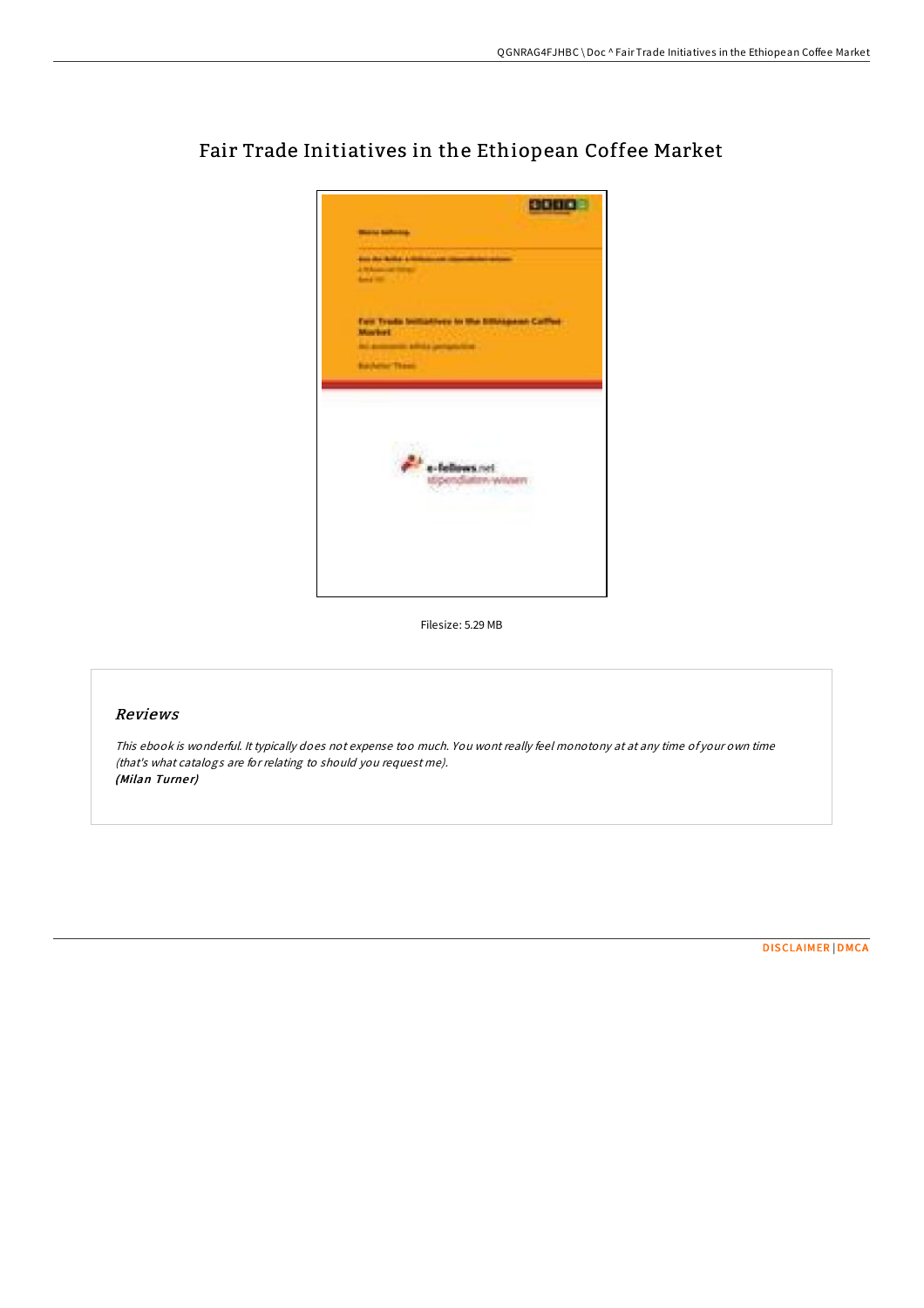## FAIR TRADE INITIATIVES IN THE ETHIOPEAN COFFEE MARKET



**DOWNLOAD PDF** 

GRIN Verlag Aug 2011, 2011. Taschenbuch. Book Condition: Neu. 209x149x4 mm. This item is printed on demand - Print on Demand Neuware - Bachelor Thesis from the year 2011 in the subject Business economics - Business Ethics, Corporate Ethics, grade: 1,0, Martin Luther University (Institut für Wirtschaftsethik), language: English, abstract: In public perception, Northern countries accumulate wealth at the costs of Southern countries. Therefore, Fair Trade has been born to abandon the unfairness within the North-South trade relationship due to globalization and to create fair rules for world trade. Coffee is hereby of symbolic character for the global Fair Trade movement and has still the largest share within the Fair Trade market. Furthermore, its origin lies in Ethiopia. Accordingly, it is the largest African coFee producer and still provides the original Arabica coffee bean that shows the greatest genetic pool in the world. Therefore, in the following paper Fair Trade in the Ethiopean coffee market will be analyzed from an economic ethics perspective applying the Ordonomic research approach. This is a rational choice analysis which looks on the interdependency of institutional rules and mind categories within the globalizing context. By using the three-tiered model, answers to three main questions will be given. The first concentrates on which dilemma structures are prevailing in the North-South trade relationship. The second focuses on conflicts which are present in public discourse and finally the third question asks for implications that are given for the rule-setting process and how Fair Trade works hereby as an instrument of New Governance. It will be shown that moral commitments initiated by Fair Trade help to overcome prisoner dilemmas and the deficit rule-framework in the global coffee market. New Governance and Global Corporate Citizenship are thereby complementary. Finally, Fair Trade will be examined with regard to its sustainability according...

B Read Fair Trade [Initiative](http://almighty24.tech/fair-trade-initiatives-in-the-ethiopean-coffee-m.html)s in the Ethiopean Coffee Market Online  $\mathbf{H}$ Do wnload PDF Fair Trade [Initiative](http://almighty24.tech/fair-trade-initiatives-in-the-ethiopean-coffee-m.html)s in the Ethiopean Coffee Market